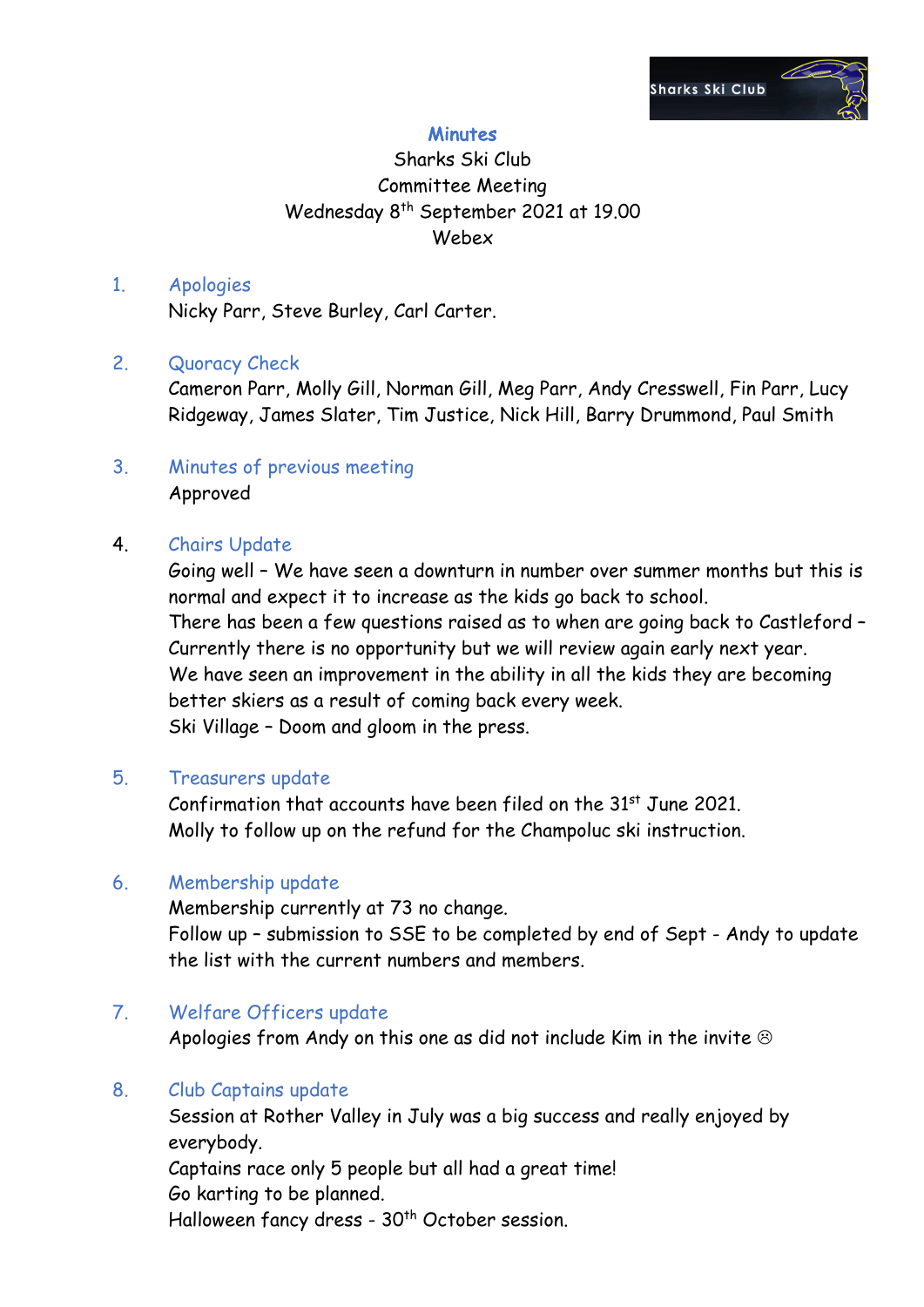## 9. Skiing update (race, general)

## General – Molly

Continued over summer – smaller groups but there has been quality not quantity  $\odot$ .

Feedback following first meeting with the new manager of Swadlincote, she also wants to encourage local people to attend the sessions and want to push this moving forward.

Diane Fennal – has placed a request to Swadlincote to run a league at and wants to know if Sharks want to be involved. The following dates to be requested (dates starting on the  $6^{th}$  Nov,  $27^{th}$  Nov,  $11^{th}$  Dec,  $15^{th}$  Jan,  $12$  Feb,  $12^{th}$  March) Plan to be 9am – 2pm with Sharks and or 12 – 4pm without sharks.

13<sup>th</sup> Nov will be the best date for Nov as this does not clash with other race meeting.

Agreed this is a great thing to do and for to be involved with, just get the dates checked with the Pendle leagues.

#### Race – Paul

Rossendale is back on – similar format but scaled back for the 3 months – 3 Sharks attended and 2 came back with medals

3 more to be signed up for the session on the  $12^{th}$  September.

Pendle details will be sent out next week and it will be on over the next 6 months and details to be sent out the members.

#### 10. Coaching update

Quiet summer – which meant that instructors had to work hard with some great drill and games.

Norman will be running level 1 course on the 16<sup>th</sup> and 23<sup>st</sup> October (Younger skiers can also attend – 14 upwards).

Saturday 11<sup>th</sup> September the instructors training session - to check the 91 drills defined …..

After a lot of calls the revalidation and refresher course can now be completed this weekend.

Format for Sat those who are doing the revalidations will be working with the young people while the other people will have already started task on the training.

#### 11. AOB

Xmas Party on the  $11^{th}$  December - 9 - 12 the slope and the end 2 rooms are booked.